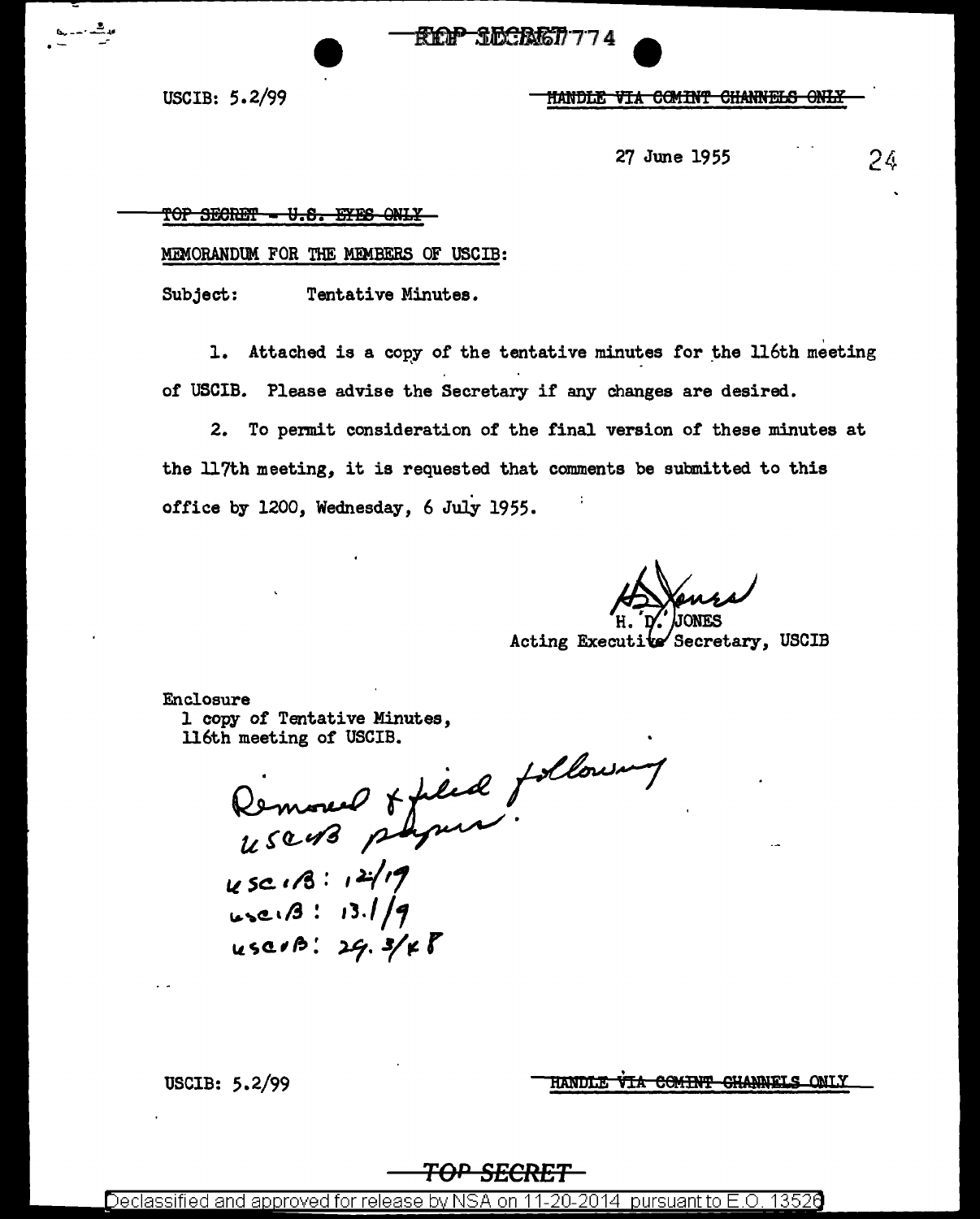## CRIMFIDENT64074

CONFIDENTIAL - U.S. EYES ONLY

#### ONE HUNDRED SIXTEENTH MEETING

#### OF THE

### UNITED STATES COMMUNICATIONS INTELLIGENCE BOARD

## Lt. General Charles P. Cabell, USAF, Acting Chairman

PRESENT:

 $\sim$ 

 $\mathcal{L}^{\bullet}$  .

| <b>STATE:</b>      | Mr. W. Park Armstrong, Jr.                                                                                         |
|--------------------|--------------------------------------------------------------------------------------------------------------------|
| <b>DEFENSE:</b>    | Mr. William H. Godel<br>(for General Graves B. Erskine, USMC (Ret.))                                               |
| FBI:               | Mr. S. Drake Ellis<br>(for Mr. L. V. Boardman)                                                                     |
| NSA:               | Lt. General Ralph J. Canine, USA                                                                                   |
| ARMY:              | Major General Robert A. Schow<br>(for Major General Arthur G. Trudeau)                                             |
| <b>NAVY:</b>       | Rear Admiral Robert W. Cavenagh<br>(for Rear Admiral Carl F. Espe)                                                 |
| AIR FORCE:         | Major General Millard Lewis<br>(for Major General John A. Samford)                                                 |
| CIA:               | (for Mr. Huntington D. Sheldon)                                                                                    |
| ACTG. EXEC. SECY.: | Mr. H. D. Jones                                                                                                    |
| SECRETARIAT:       | It. Colonel Henry C. Simmons, USAF<br>Miss Regina Otto<br>OGA                                                      |
| ALSO PRESENT:      |                                                                                                                    |
| STATE:             | Mr. T. Achilles Polyzoides<br>Mr. Robert F. Packard                                                                |
| DEFENSE:           | Mr. Philip J. Patton                                                                                               |
| NSA:               | Major General John B. Ackerman, USAF<br>Captain Jack S. Holtwick, Jr., USN<br>Lt. Commander Paul J. Karl, Jr., USN |

 $\frac{1}{1}$ CONFIDENTIAL